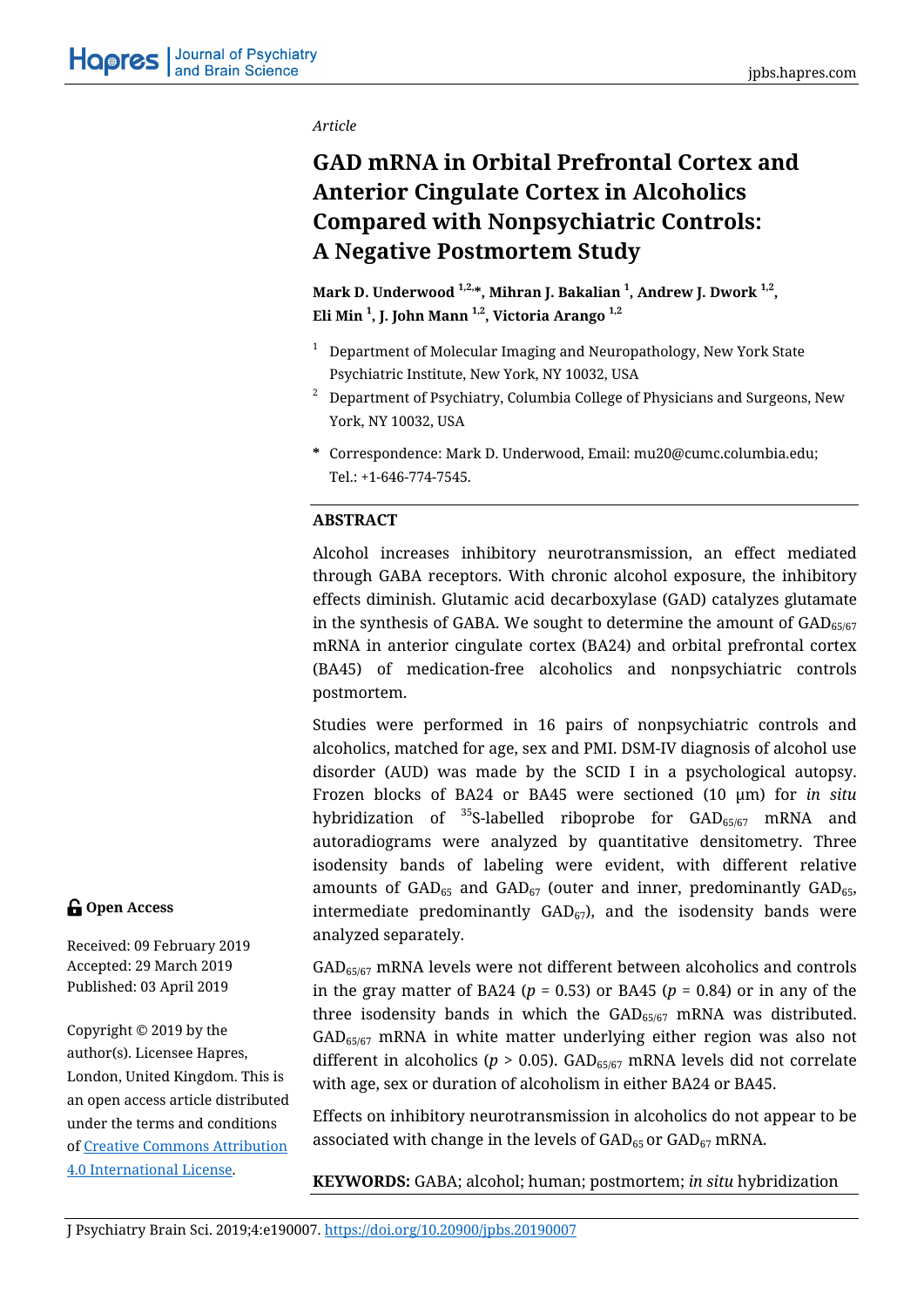#### **INTRODUCTION**

Alcohol consumption produces dose-dependent inhibition of the central nervous system (CNS) [1]. Alcohol has complex effects on several organs, in particular, the brain. Alcohol has effects on lipid bilayers and affects multiple neurotransmitters in multiple brain regions (see [2,3] for review).

The CNS inhibition brought about by alcohol exposure is attributed to inhibition of excitatory glutamatergic neurotransmission [4,5] and also by ethanol acting as an indirect gamma-aminobutyric acid (GABA) agonist [6]. GABA is the main inhibitory neurotransmitter in the brain, and ethanol acts through actions on  $GABA_A$  receptors (e.g., [7,8], decreasing neuronal excitability (see [9] for review). With chronic alcohol exposure, there is neuronal adaptation and the inhibitory effects are reduced [5].

It has been hypothesized that ethanol acts on several neurotransmitters in a combination that is reinforcing by activating reward centers and also by reducing stress [10]. The prefrontal cerebral cortex (PFC) is a critical brain region in the reinforcing effects of alcohol [11,12] and that predisposition to the addictive effects of alcohol exposure may arise from reduced behavioral-cognitive inhibition [13,14].

The PFC functions to provide executive function through behavioral inhibition mediated through GABAergic inhibitory interneurons, and in alcoholics there is reduced behavioral inhibition [15,16]. Glutamic acid decarboxylase (GAD) is the biosynthetic enzyme of GABA and exists in two major isoforms ( $GAD_{65}$  and  $GAD_{67}$ ), encoded by two different genes (*GAD2* and *GAD1*) with different relative anatomical distributions in cerebral cortex [17]. Outer and inner cortical layers are predominantly  $GAD_{65}$ with a greater prevalence in the neuropil and intermediate layers are predominantly neuronal soma with relatively more  $GAD_{67}$  [17]. GAD decarboxylates glutamate resulting in the synthesis of GABA and  $CO<sub>2</sub>$  [18–20]. We sought to determine the amount of  $GAD_{65/67}$  mRNA in the postmortem prefrontal cortex as an index of inhibitory GABAergic effects in alcoholics.

#### **MATERIALS AND METHODS**

The brains used in the study, as well as the diagnoses and other clinical demographic information, were provided by the Molecular Imaging and Neuropathology Division at the New York State Psychiatric Institute. The brain collection, psychological autopsies, and the use of the brain tissue was approved by the Institutional Review Board of the New York State Psychiatric Institute or the University of Pittsburgh. Tissue Collection for Neuropathologic Studies of Major Psychiatric Illness, NYSPI Protocol #7351, was last approved 8/29/2018. First approved 7/18/2001 as Protocol #4127. The Institutional Review Board (IRB) of the New York State Psychiatric Institute made determinations (in project identification codes #5073R (5/9/2008) and #5154R (8/16/2011)), that the experiments performed were not human subjects research.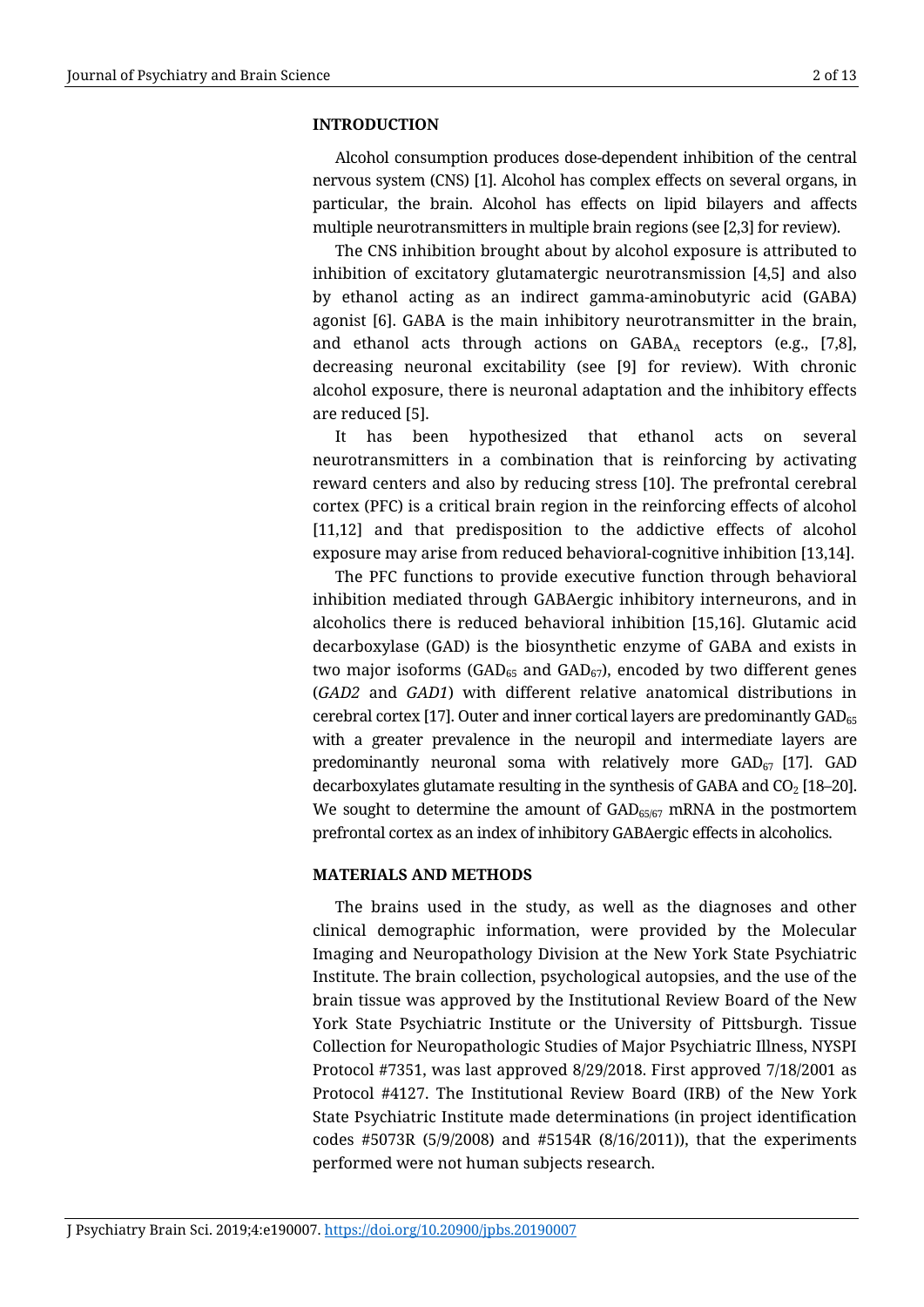Experiments were performed in 16 pairs of sudden-death, nonpsychiatric controls (C) or alcohol use disorder cases (AUD) matched for age (C: 40 ± 4 years; AUD: 40 ± 4; mean ± SEM, *p* > 0.05) and sex (26 males and 6 females). Neither postmortem interval (PMI) (C:  $15.0 \pm 1.2$  h; AUD: 13.5 ± 1.3; *t* = 0.834, df = 30, *p* = 0.411) nor brain pH (C: 6.582 ± 0.066; AUD: 6.655 ± 0.055; *t* = 0.856, df = 30, *p* = 0.4) was significantly different between groups. Both the controls and AUD cases were diagnosed retrospectively by psychological autopsy using SCID I [21]. Final DSM-IV diagnosis of AUD was made through consensus of experienced clinicians reviewing SCID I, administered in the third person to next-of-kin and other relatives, and all other available data including medical records. Toxicology was provided by the Medical Examiner and was negative in the controls (except for 2 cases with cannabis); alcohol was present in some of the AUD cases and one alcoholic was positive for benzodiazepines (see Table 1). Cases with positive neuropathology were excluded.

| <b>Demographic Variable</b> | Controls                 | <b>Alcoholics</b>                                   |
|-----------------------------|--------------------------|-----------------------------------------------------|
| Age (years)                 | 40:4                     | 40:4                                                |
| Sex (M: F)                  | 13:3                     | 13:3                                                |
| Race(White:Black:Hispanic)  | 10:4:2                   | 10:4:2                                              |
| PMI(h)                      | $15.0 \pm 1.2$           | $13.5 \pm 1.3$ , $(t = 0.834, df = 30, p = 0.4)$    |
| Brain_pH                    | $6.582 \pm 0.066$        | $6.655 \pm 0.055$ , $(t = 0.856, df = 30, p = 0.4)$ |
| Toxicology                  | Cannabis $(2)$ *         | Anxiolytic (1) *                                    |
| Duration of AUD (Months)    | N/A                      | $167 \pm 43$                                        |
| Axis I                      | None                     | AUD $(11)$ *                                        |
|                             |                          | AUD with: Bipolar Disorder (1) *                    |
|                             |                          | Conduct Disorder (1) *                              |
|                             |                          | Cannabis Abuse (1) *                                |
|                             |                          | Polysubstance Abuse (2) *                           |
| Cause of Death              | $CVA(11)$ *              | CVA(4)                                              |
|                             | $MVA(3)$ *               | $MVA(6)$ <sup>*</sup>                               |
|                             | Stabbing-Homicide (1) *  | Respiratory Failure (1) *                           |
|                             | Fall from height $(1)$ * | Homicide $(2)$ *                                    |
|                             |                          | Fall from height (2) $*$                            |
|                             |                          | Other (natural) $(1)$ *                             |

|  |  | Table 1. Subject Demographics. |
|--|--|--------------------------------|
|--|--|--------------------------------|

Note: AUD, Alcohol Use Disorder; CVA, Cardiovascular Accident; F, Female; M, Male; MVA, Motor Vehicle Accident; N/A, not applicable; PMI, Postmortem Interval; Age, PMI, Brain pH, and Duration of AUD are expressed as mean ± S.E.M. The number of cases associated with the entry.

> Brains were collected at autopsy. Following removal from the calvarium, the brainstem was removed and the forebrain was bisected in the mid-sagittal plane; the hemispheres were hand cut into several slabs approximately 2 cm thick. The right hemisphere was frozen while the left hemisphere was fixed in formalin. Frozen slabs containing the prefrontal cortex from the right hemisphere were used in the present study. Slabs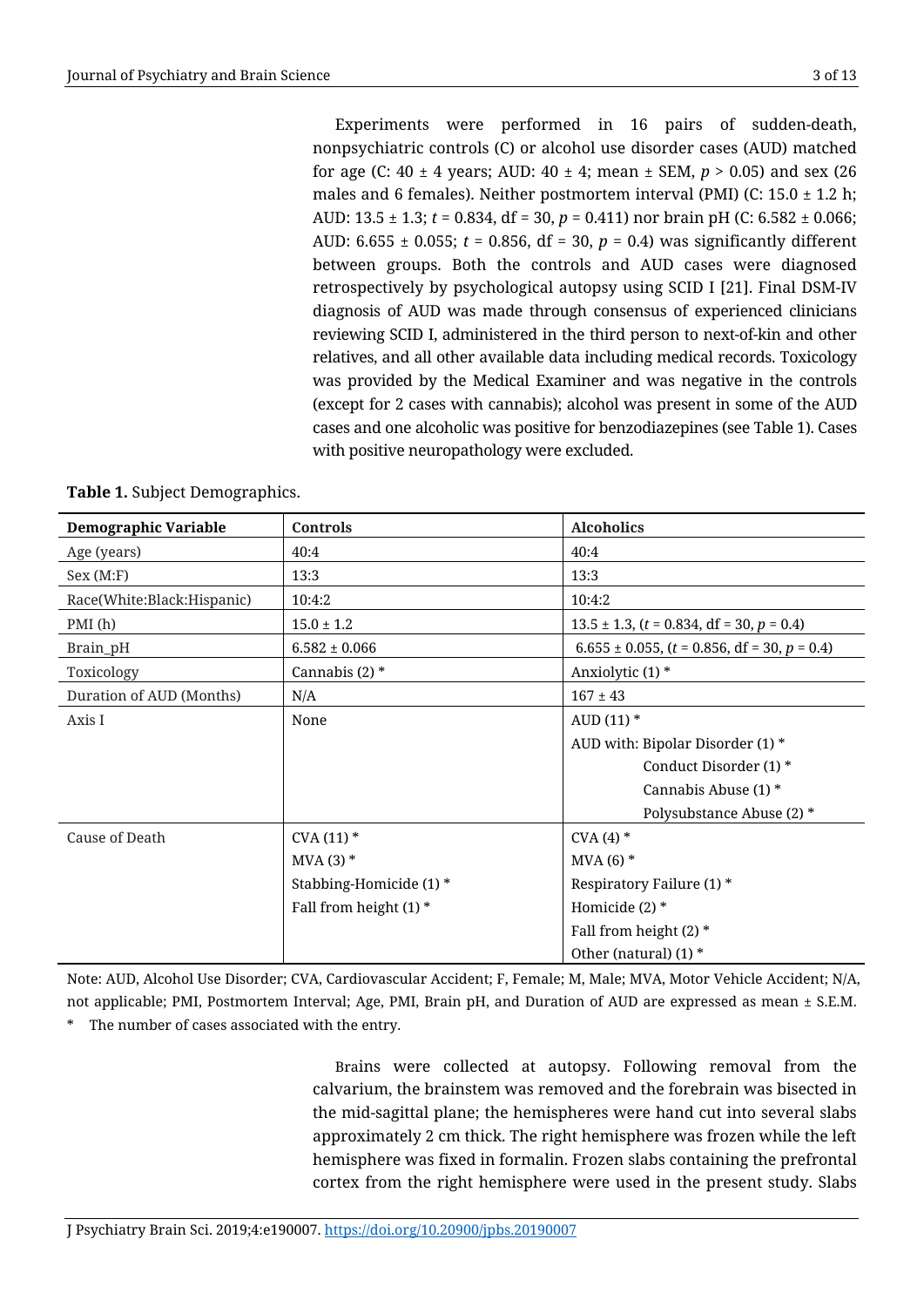were stored frozen (−80 °C) until selected for the study. Slabs were sectioned in a cryostat and sectioned at 10  $\mu$ m. Anterior cingulate cortex (BA24) and orbital prefrontal cortex (BA45/47) cryosections were mounted on gelatinized glass slides (2.5 cm  $\times$  7.5 cm), and the slides were stored at −80 °C until use.

*In situ* hybridization. Sections were fixed in cold 4% paraformaldehyde, washed in DEPC-treated phosphate buffered saline (PBS), and treated with triethanolamine buffer containing 0.25% acetic anhydride and rinsed 2 times in saline-sodium citrate buffer. Slides were dehydrated in ethyl alcohols 50%, 70%, 95% and 100%, delipidated in chloroform, and rehydrated. <sup>35</sup>S-radiolabeled antisense riboprobe specific for GAD65/67 mRNA, mixed with hybridization buffer, was applied to each section (100  $\mu$ L per section, containing 2 × 10 $^6$  cpm). Hybridization was performed at 55 °C for 18–20 h in humidified chambers. The sections subsequently went through stringent washes in different concentrations of SSC buffer, formamide buffer at 55 °C and treated with RNase A at 37 °C. The sections then were exposed to autoradiographic film (Kodak, Biomax MR, Rochester, NY, USA) in cassettes for 29 to 30 days. Subsequently, slides were dipped in Kodak nuclear track emulsion (1:1, emulsion:  $H_2O$ ) and exposed for 2 weeks at 4 °C in sealed boxes with desiccant. The emulsion-coated slides were developed with Kodak D-19 developer and stained in Hematoxylin & Eosin.

Autoradiograms were analyzed for labeled mRNA in BA24 and BA45/47 in gray and white matter by quantitative densitometry (MCID, Imaging Research, St. Catharines, Canada). Optical density was calibrated to µCi of radioactivity/gram by co-exposure of the autoradiographic films with radioactive standard slides. The resulting relationship between optical density and concentration of radioactivity was linear through the calibrated range. A digital threshold was applied to delineate gray matter from white matter, and Brodmann area was user-defined with reference to adjacent Nissl-stained sections. Three isodensity bands of  $GAD_{65/67}$ distribution were apparent and were user-defined and sampled separately.

Comparisons between AUD cases and controls were made using linear models with age as a covariate. Paired *t*-tests were also used since cases and controls were matched for age, sex and PMI. Measurements were made in 2 brain regions (BA24 and BA45), each with 3 isodensity bands (outer, intermediate, inner) and white matter underlying each region, so correction for multiple comparisons was performed using a Bonferroni correction and setting the *p*-value for statistical significance at *p* = 0.01. Relationships between the amount of mRNA and continuous variables (age, duration of alcoholism, PMI) were examined using Pearson correlation coefficients. We performed power analyses using the G\*Power software version 3.1.9.4 [22]. Data are presented as mean  $\pm$ standard error of the mean (S.E.M.).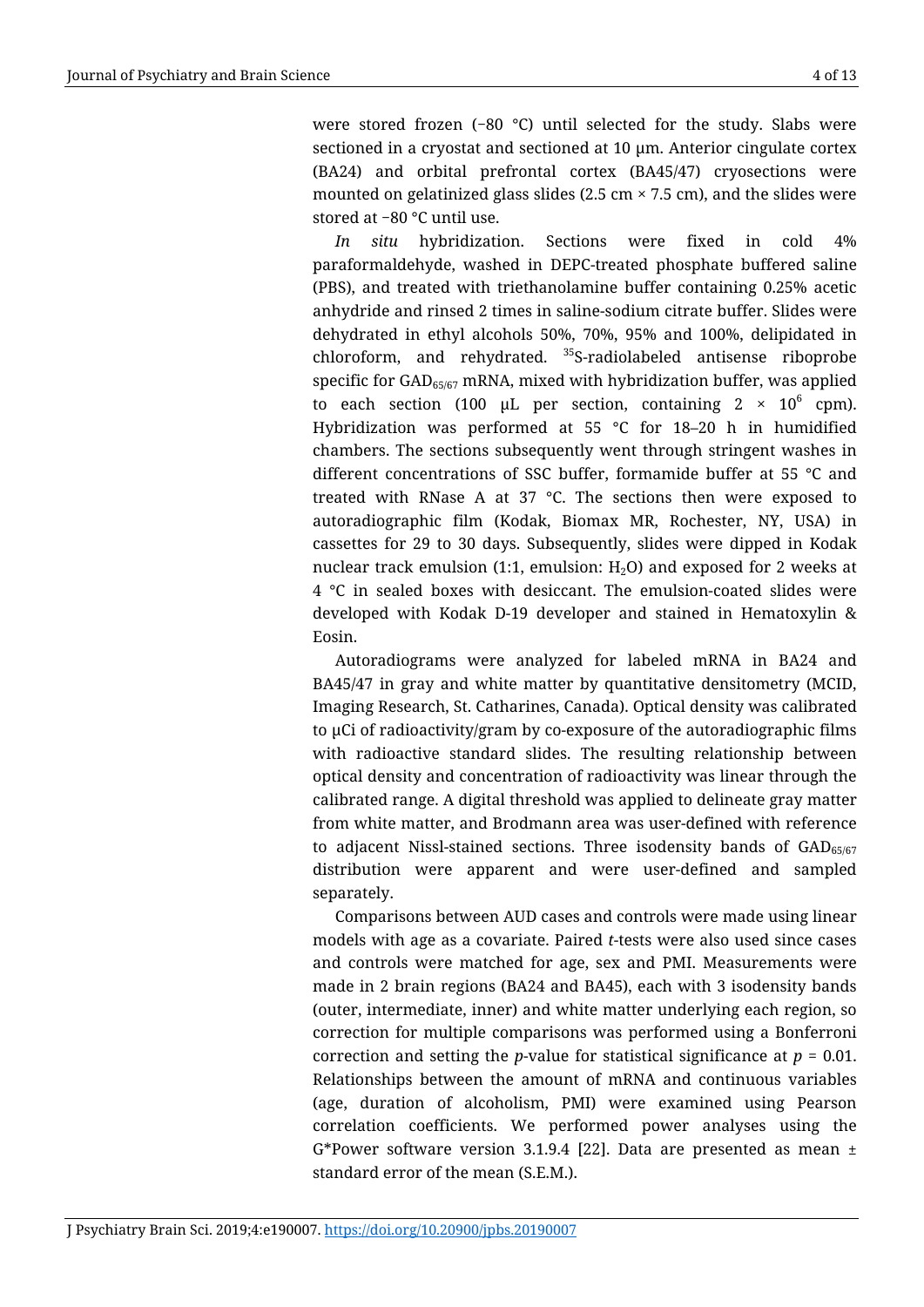## **RESULTS**

 $GAD_{65/67}$  mRNA expression was evident throughout the gray matter of BA24 and BA45 in both controls and AUD cases (Figure 1). At higher magnification, the silver grains in the photographic emulsion were located largely over selected neurons, and silver grains in the neuropil were present in a lower density than over the soma of labeled neurons (Figure 2). BA24 and BA45 gray matter have similar amounts of  $GAD_{65/67}$ (Figure 3).  $GAD_{65/67}$  was present at a much lower concentration in the underlying white matter, with BA45 white matter having significantly more GAD65/67 than BA24 white matter (*t* = 4.404, df = 34.582, *p* < 0.001, Figure 3).



**Figure 1.** GAD65/67 mRNA expression in BA24 (**A**, **B**) and BA45/47 (**C**, **D**) in a representative control (A, C) and alcoholic (B, D) visualized by *in situ* hybridization histochemistry. Note the labeled GAD<sub>65/67</sub> mRNA is localized throughout the gray matter and is greater in BA45 than in BA24. Scale bar = 2 mm.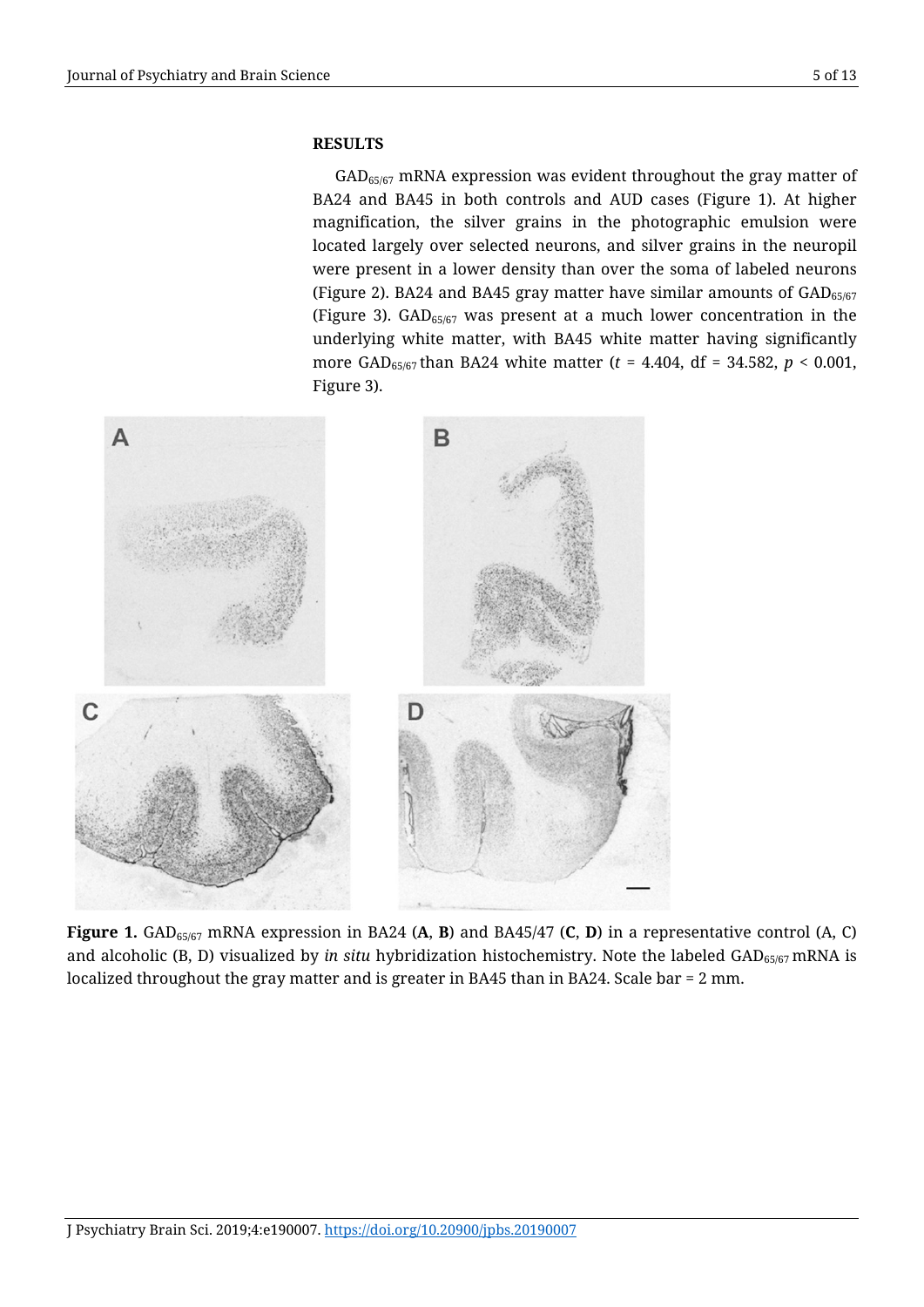

Figure 2. Photomicrographs of tissue section hybridized with [<sup>35</sup>S]-labeled ribonucleotide probe and developed for silver grains in a representative control (**A**, **B**) and alcoholic (**C**, **D**). Note the silver grains over cells.



Figure 3. Bar plots of GAD<sub>65/67</sub> density in Brodmann Areas 24 and 45/47. Data are presented as mean  $\pm$ S.E.M. Note the lack of distinction between controls and AUD cases regardless of region sampled.

AUD cases have a comparable amount of  $GAD_{65/67}$  mRNA as controls in the gray matter of BA24 ( $F_{1,14}$ = 0.421,  $p = 0.53$ ) and BA45 ( $F_{1,13}$  = 0.045,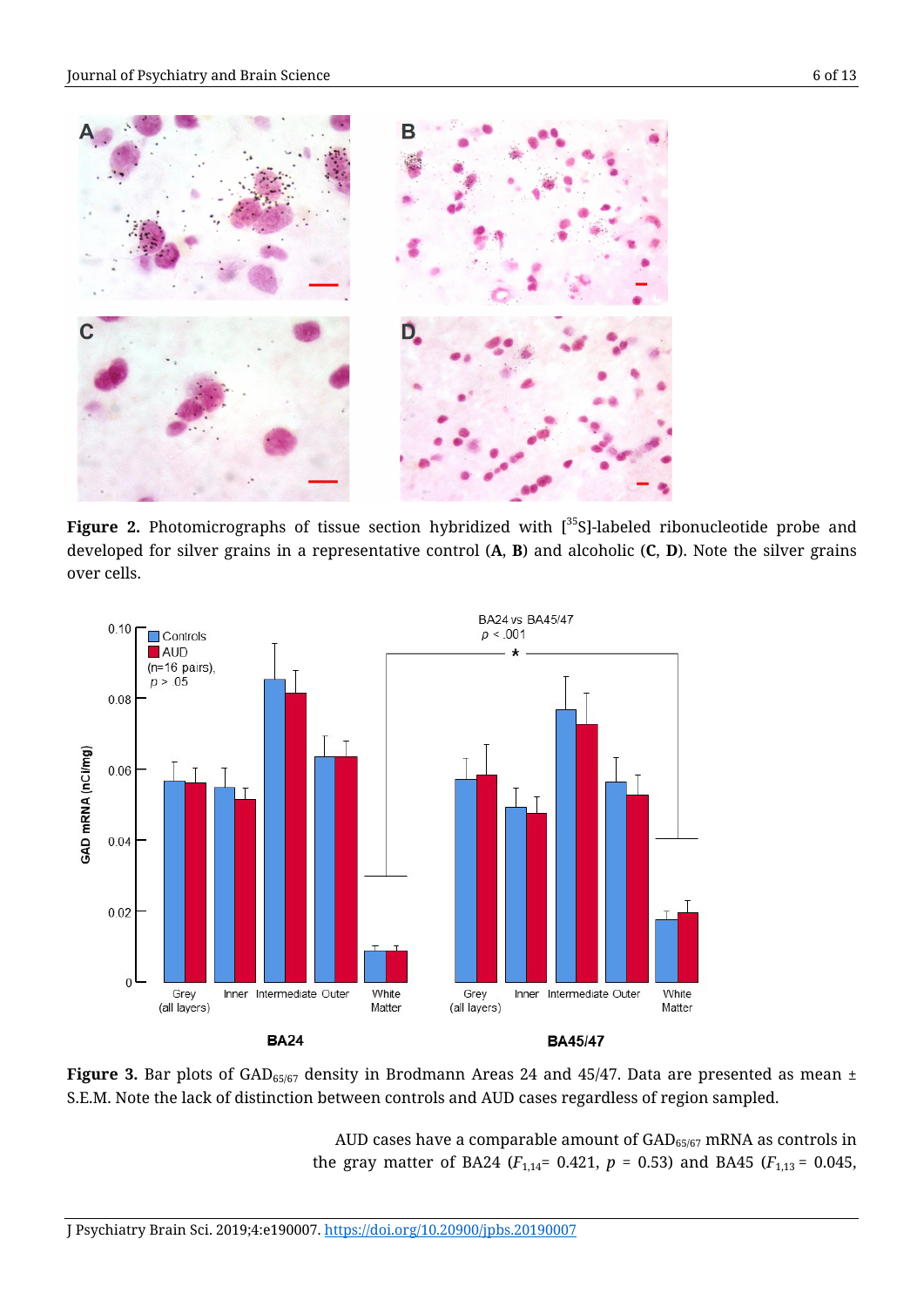*p* = 0.84). In BA24, the effect size of the difference between the AUD and controls was 0.17 with an achieved statistical power of 0.382 to detect a difference at  $\alpha$  = 0.05 (paired *t*-test). In BA45/47, the effect size of the difference was 0.21 with 54% achieved power (paired *t*-test). In white matter underlying either Brodmann area there was also no significant difference between controls and AUD cases (*t* = 0.003, df = 24 (BA24) and *t*  $= 0.484$ , df = 26 (BA45)). Controls and AUD cases also did not significantly differ with inclusion or exclusion of the 2 cases positive for cannabis or the 1 with benzodiazepines (data not shown).

GAD65/67 mRNA levels did not change with age in either BA24 or BA45 (*r* = −0.28, *p* = 0.13; *r* = −0.28, *p* = 0.16, respectively) in all cases combined or in control or alcoholic groups separately.  $GAD_{65/67}$  mRNA did not change with duration of alcoholism in BA24 (*r* = 0.234, *p* = 0.515) or in BA45 (*r* = 0.468, *p* = 0.203). GAD $_{65/67}$  mRNA levels did not correlate with the alcohol abuse rating in BA45 (*r* = 0.017, *p* = 0.945) or BA24 (*r* = −0.244, *p* = 0.287).

 $GAD_{65/67}$  mRNA did not correlate with PMI or brain pH in BA45 or BA24 or in the underlying white matter  $(p > 0.05,$  all measures and regions). Males had a similar density of  $GAD_{65/67}$  mRNA as females in BA24 (males: 0.057 µCi/g ± 0.004; females: 0.053 µCi/g ± 0.002; *t* = 0.983, df = 29.956, *p* = 0.334) and in BA45 (males: 0.057 µCi/g ± 0.007; females: 0.062  $\mu$ Ci/g  $\pm$  0.004; *t* = 0.457, df = 26, *p* = 0.651).

#### **DISCUSSION**

In the present study, we did not detect a statistically significant difference in levels of GAD65/67 mRNA in orbital PFC (BA45/47) or in anterior cingulate cortex (BA24) in AUD cases compared with non-alcoholic psychiatrically normal controls.

GABAergic neurotransmission contributes to the effects of ethanol by potentiating neuronal inhibition through actions on GABA type receptors (see [23] for review). With chronic ethanol exposure, brain levels of GABA are decreased [24,25] and the concentration of GABA receptors is increased [26,27], specifically of the  $GABA_{A01}$  and  $GABBAA_{B3}$ subtype [28,29]. The similar levels of GAD mRNA we found in alcoholics suggests that the lower levels of GABA with chronic ethanol exposure is not due to reduced GAD expression.

Lower  $GAD_{67}$  mRNA is reported in schizophrenia and bipolar disorder [30–32] as well as in major depression [33]. However, the presence of comorbid psychiatric illness in our sample of AUD as an explanation of our findings is not likely because our cases were evaluated by a full SCID I and SCID II in the course of a psychological autopsy using our validated method [21] and any cases or controls with major comorbid diagnoses were excluded.

We found that  $GAD_{65/67}$  mRNA level is not related to the duration of alcoholism and we found no change in  $GAD_{65/67}$  mRNA with age the alcoholics. Others have reported a decrease in GAD mRNA with age in hippocampus [34] and dorsolateral prefrontal cortex [35]; and no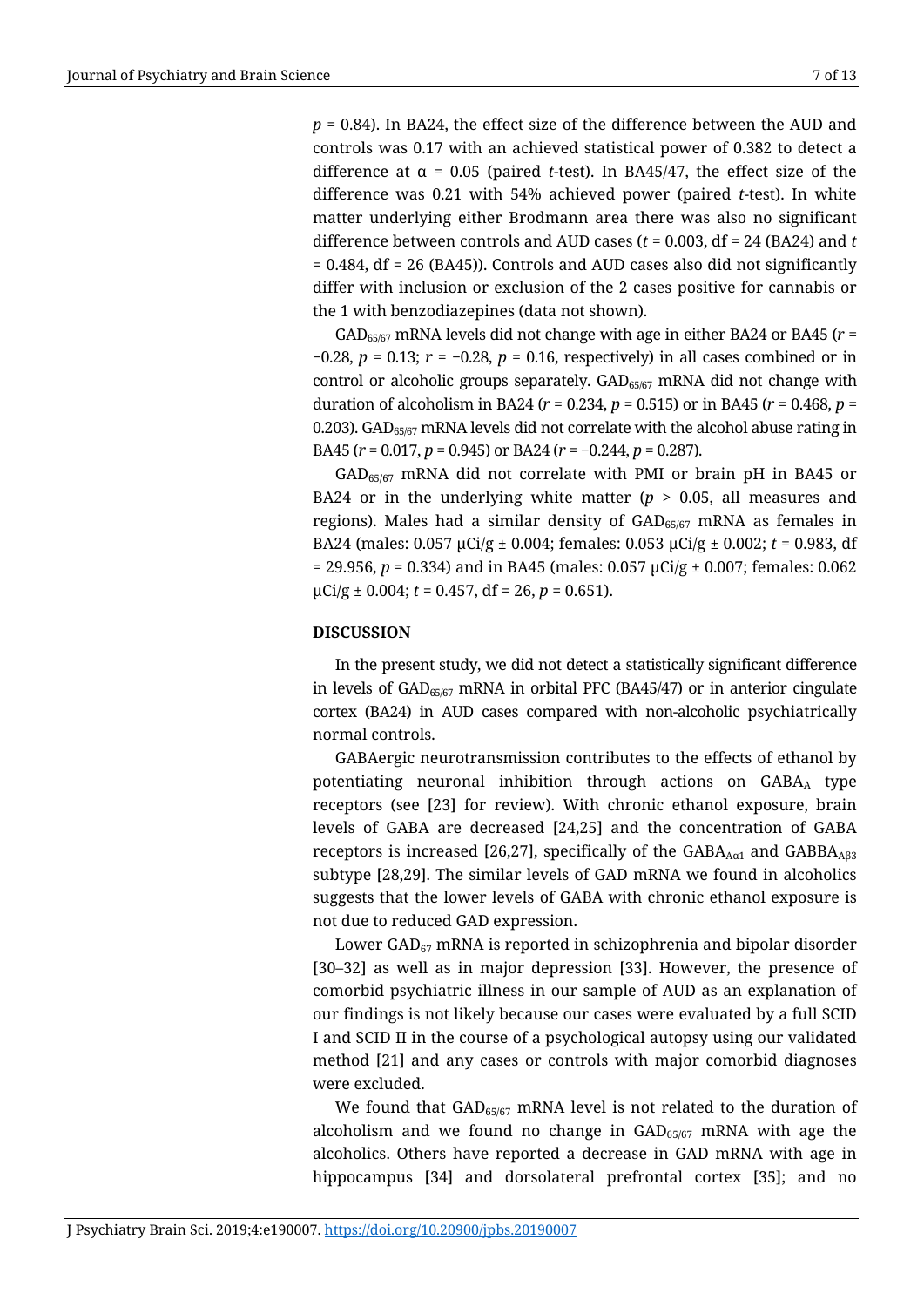relationship between GAD mRNA and age in anterior cingulate cortex [32] or BA9 [36] in human brain postmortem. Therefore, age does not appear to be an important factor in the estimation of  $GAD_{65/67}$  mRNA in controls or with the duration of alcohol abuse, at least not in the age range we used or in the orbital PFC or anterior cingulate cortex.

Sex differences in GAD are reported in rat neonates and GABA contributes to the development of sexually dimorphic anatomy and behaviors [37], however, the sexual differences are gone by postnatal day 15. Heckers and colleagues [34] found that males had a higher density of GAD mRNA positive neurons in the hippocampal CA1 region and more GAD mRNA expression in neurons of the CA4 region. Hashimoto *et al.* [38] found no differences in  $GAD_{67}$  mRNA between males and females in BA 9 in their study of schizophrenics, while Duncan *et al.* [35] found more  $GAD_{67}$  mRNA in males in dorsolateral prefrontal cortex (BA region was not specified). Interestingly, alcohol dependence is more prevalent in males than females [39]. Regardless, the sex-dependent difference in alcohol dependence does not appear to be due to GAD mRNA.

 $GAD_{65}$  and  $GAD_{67}$  have different intracellular labeling patterns with  $GAD_{65}$  having a predominance in the neuropil and  $GAD_{67}$  in the neuron soma [17]. We chose a riboprobe for both GAD isoforms for practical reasons in that the labeling in our postmortem tissue was superior to either isoform alone. As a result, we cannot distinguish whether any possible changes were masked due to offsetting changes in one isoform or the other. We believe this is of limited importance since we were labeling the mRNA isoforms and not the proteins themselves. It is perhaps of greater functional significance that the 2 GAD isoforms are thought to be associated with 2 different pools of GABA, a neurotransmitter pool arising from GAD activity in the nerve terminals and a metabolic pool from  $GAD_{67}$  in the neuron cell body [20]. It is unclear as to the extent that these contributions are absolute, and it is thought that both isoforms can contribute to both pools, but the differences for the purposes of the present study are moot as we did not distinguish between the two isoforms and we did not detect any difference in the levels of GAD mRNA in AUD compared to controls.

We did not measure neuron number or density, raising the possibility that there are increases in GAD mRNA per neuron in the AUD cases if they have had a loss of neurons as has been reported elsewhere in the literature [40–42]. We think this is unlikely in our study population since loss of neurons in the cerebral cortex in alcoholics is typically only seen in severely alcoholic cases such as those with Wernicke's Encephalopathy or with gross neuropathology or comorbid neurodegenerative disease [43–45]. Such cases should have been detected by the neuropathology screen and psychological autopsy procedure which includes medical history, and would have been excluded from our study.

We cannot rule out the possibility that the alcoholics had lower, or even higher, GAD mRNA levels prior to alcohol exposure, and that the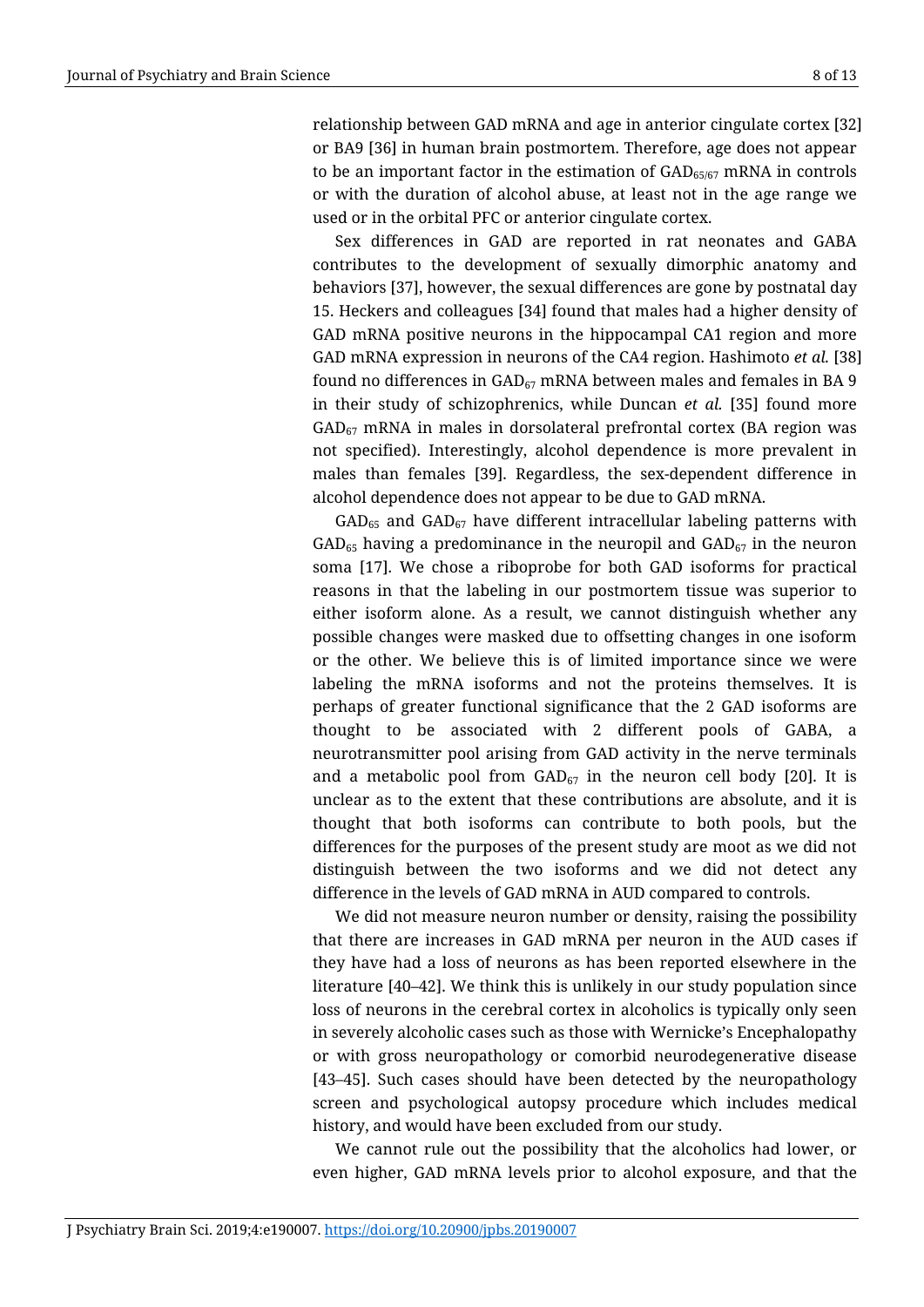exposure to alcohol changed GAD mRNA levels to those similar to normal controls. The subsequent normal level of GAD mRNA with chronic ethanol exposure could then be a compensatory response to normalize GABA synthesis levels. The compensation, in turn, could be a biological component of tolerance to ethanol and a reduced sensitivity over time to alcohol's effects. Such possibilities highlight a limitation of postmortem studies, namely not being able to determine cause and effect relationships. For example, "chronic" ethanol administration do not affect GAD mRNA levels in the rat cerebral cortex [46]. However, the "chronic" model in the rat was 14 consecutive days of exposure; such a model in the rat may not capture the molecular changes associated with years or decades of ethanol exposure in humans. Moreover, the cellular organization of the rat orbital cortex may not capture the complexity of the human orbital cortex.

We cannot rule out the possibility that GAD mRNA is altered with AUD in other brain regions. We chose to examine the orbital prefrontal cortex and the anterior cingulate cortex because of their role in behavioral inhibition and emotion regulation. It is possible however, that GAD and GABA are involved in AUD, but in other regions that we did not study, or in brain reward circuits such as the nucleus accumbens, hippocampus or amygdala [47]. It may be there is a mismatch between the GAD mRNA expression and GAD protein, not only anatomically but also temporally. GAD mRNA may not be different in expression in AUD, but the transcription into protein may be altered. We chose to measure GAD mRNA and not GAD protein because GAD protein is more susceptible to postmortem degradation [36,48]. In addition, mRNA *in situ* hybridization and autoradiographic sampling of regions of interest is amenable to quantitation of the <sup>35</sup>S-labeled probes and a regional analysis. Differences in mRNA expression may have occurred at a different point in time in the illness, and we looked only after adaptation had occurred. These possibilities remain unaddressed and must be considered limitations of the present study.

We did find less GAD mRNA expression in the white matter underlying BA24 and BA45/47 compared with gray matter. This is expected since mRNA is localized to neurons or their process [49,50]. There was no difference between controls and AUD, only between the two regions. We think the difference between white matters is real and not an artifact and the difference is most likely the result of different orientation of white mater tracts, as is seen in differences in fractional anisotropy by diffusion tensor imaging [51]. White matter tracts in cross section will present less mRNA in cell bodies than tracts cut longitudinally.

Lastly, we performed power analysis to determine whether the present study was sufficiently powered to detect a difference between the control and AUD group given the effect size and variability observed and whether the results were negative or merely inconclusive. In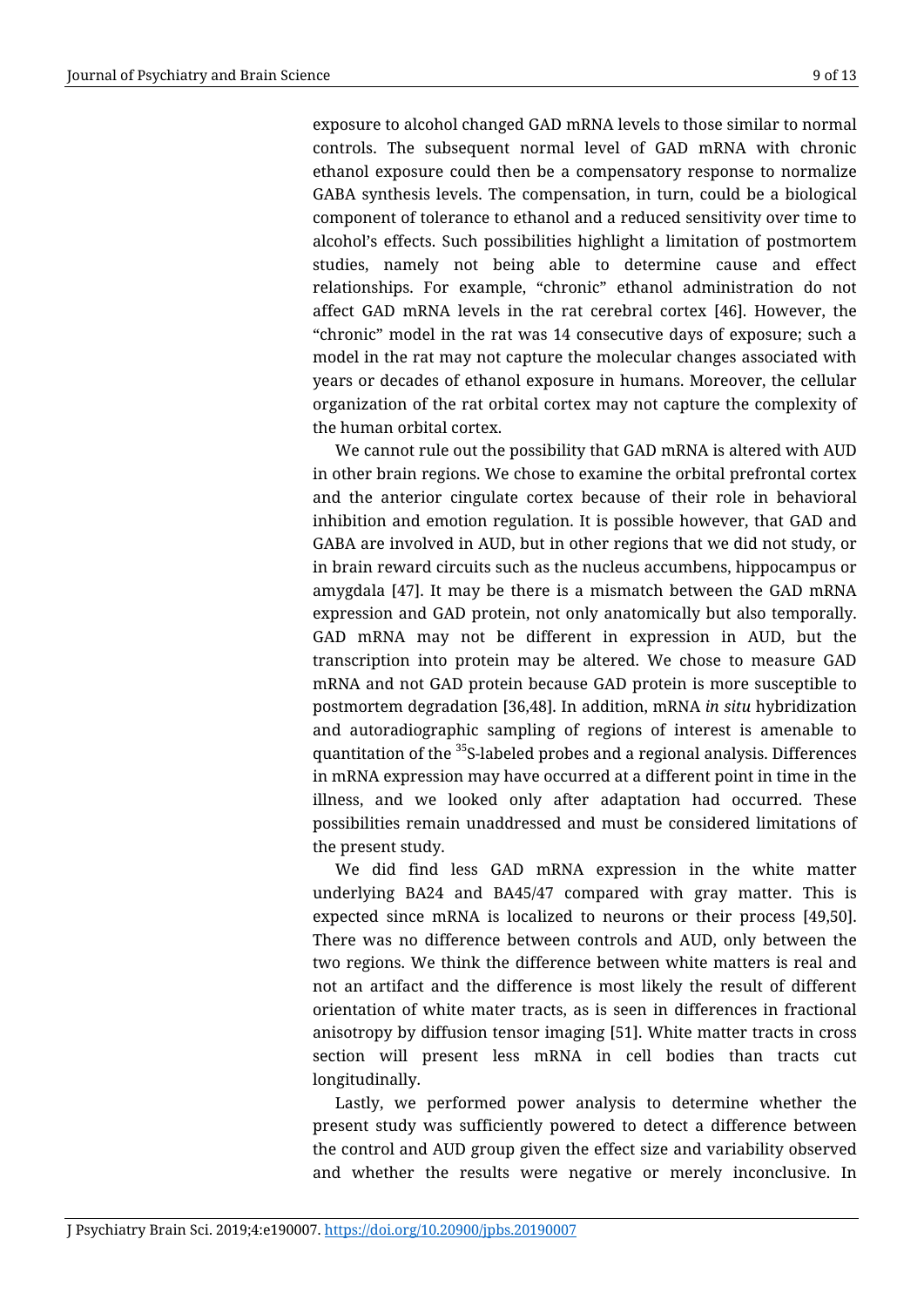BA45/47, the effect size of 0.21 was small (see [52]). In BA24, the effect size of 0.17 was smaller. Given the variability in the measure in each of the brain regions, the difference between AUD and controls is likely not physiologically relevant even if the study sample was to be significantly enlarged and we therefore conclude the findings here are negative. More studies are needed to replicate the present findings in a much larger group of subjects and measurement of GAD protein would better serve to more definitively determine whether and how GAD mRNA expression and GABA are altered in AUD.

### **AUTHOR CONTRIBUTIONS**

VA, JJM and MDU designed the study. All authors contributed to the acquisition, analysis and interpretation of the data and drafted the manuscript, revising it critically for important intellectual content. MDU and MJB wrote the paper with input from all authors. All authors provided final approval of the published version of the manuscript, and agreed to be accountable for all aspects of the work in ensuring that questions related to the accuracy or integrity of any part of the work are appropriately investigated and resolved.

## **CONFLICTS OF INTEREST**

J. John Mann receives royalties from the research foundation for mental hygiene for commercial use of the C-SSRS.

## **FUNDING**

This work was supported by grants from the National Institute of Alcoholism and Alcohol Abuse (AA11293), the National Institute of Mental Health (MH40210, MH62185) and the Diane Goldberg Foundation. Some of the brain samples and their psychiatric characterization and storage were funded by NIH grant MH64168.

## **ACKNOWLEDGEMENTS**

We acknowledge Steve Ellis' support for statistical interpretations and power analyses.

#### **REFERENCES**

- 1. Schuckit M. Ethanol and Methanol. In: Brunton L, Chabner B, Knollmann B, editors. Goodman and Gilman's The Pharmacological Basis of Therapeutics. 12th ed. New York (US): McGraw-Hill Companies; 2011. p. 707-32.
- 2. Gilpin NW, Koob GF. Neurobiology of alcohol dependence: focus on motivational mechanisms. Alcohol Res Health. 2008;31(3):185-95.
- 3. Noronha A. Neurobiology of alcohol dependence. Amsterdam: Elsevier; 2014.
- 4. Lovinger DM, White G, Weight FF. Ethanol inhibits NMDA-activated ion current in hippocampal neurons. Science. 1989;243(4899):1721-4.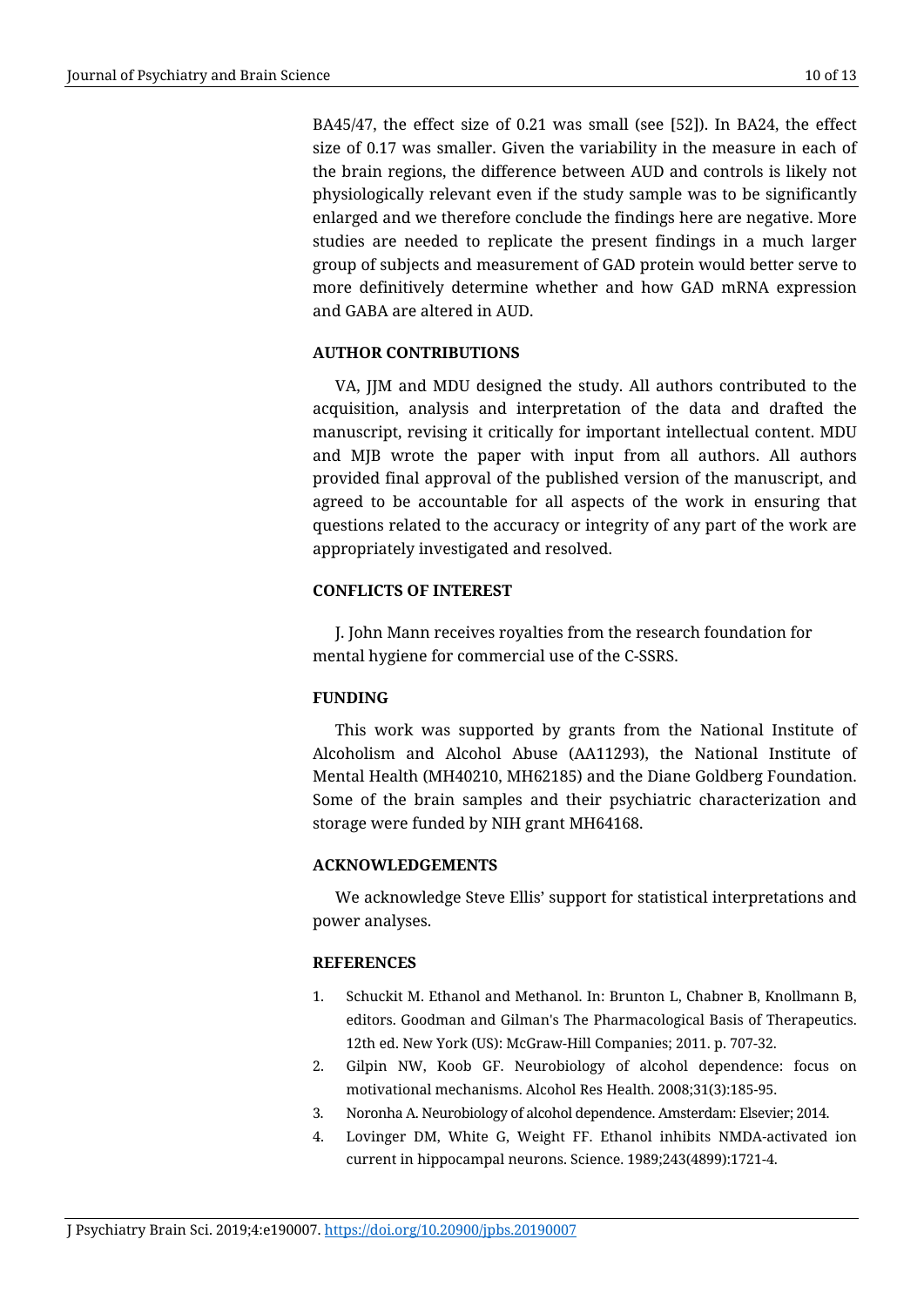- 5. Tsai G, Gastfriend DR, Coyle JT. The glutamatergic basis of human alcoholism. Am J Psychiatry. 1995;152:332-40.
- 6. Paul SM. Alcohol-sensitive GABA receptors and alcohol antagonists. Proc Natl Acad Sci U S A. 2006;103(22):8307-8.
- 7. Jia F, Chandra D, Homanics GE, Harrison NL. Ethanol modulates synaptic and extrasynaptic GABAA receptors in the thalamus. J Pharmacol Exp Ther. 2008;326(2):475-82.
- 8. De Witt FA. Imbalance between neuroexcitatory and neuroinhibitory amino acids causes craving for ethanol. Addict Behav. 2004;29(7):1325-39.
- 9. Davies M. The role of GABAA receptors in mediating the effects of alcohol in the central nervous system. J Psychiatry Neurosci. 2003;28(4):263-74.
- 10. Koob GF, Le MM. Drug addiction, dysregulation of reward, and allostasis. Neuropsychopharmacology. 2001;24(2):97-129.
- 11. Trantham-Davidson H, Chandler LJ. Alcohol-induced alterations in dopamine modulation of prefrontal activity. Alcohol. 2015;49(8):773-9.
- 12. Renard J, Rosen L, Rushlow WJ, Laviolette SR. Chapter 12-Role of the Prefrontal Cortex in Addictive Disorders. In: Cechetto DF, Weishaupt N, editors. The Cerebral Cortex in Neurodegenerative and Neuropsychiatric Disorders. San Diego (US): Academic Press; 2017. p. 289-309.
- 13. Gould TJ. Addiction and cognition. Addict Sci Clin Pract. 2010;5(2):4-14.
- 14. Field M, Wiers RW, Christiansen P, Fillmore MT, Verster JC. Acute alcohol effects on inhibitory control and implicit cognition: implications for loss of control over drinking. Alcohol Clin Exp Res. 2010;34(8):1346-52.
- 15. Arnold SE, Lee VM, Gur RE, Trojanowski JQ. Abnormal expression of two microtubule-associated proteins (MAP2 and MAP5) in specific subfields of the hippocampal formation in schizophrenia. Proc Natl Acad Sci U S A. 1991;88(23):10850-4.
- 16. Weafer J, Fillmore MT. Alcohol-related stimuli reduce inhibitory control of behavior in drinkers. Psychopharmacology. 2012;222(3):489-98.
- 17. Schwab C, Yu S, Wong W, McGeer EG, McGeer PL. GAD65, GAD67, and GABAT immunostaining in human brain and apparent GAD65 loss in Alzheimer's disease. J Alzheimers Dis. 2013;33(4):1073-88.
- 18. Battaglioli G, Liu H, Martin DL. Kinetic differences between the isoforms of glutamate decarboxylase: implications for the regulation of GABA synthesis. J Neurochem. 2003;86(4):879-87.
- 19. Erlander MG, Tillakaratne NJ, Feldblum S, Patel N, Tobin AJ. Two genes encode distinct glutamate decarboxylases. Neuron. 1991;7(1):91-100.
- 20. Soghomonian JJ, Martin DL. Two isoforms of glutamate decarboxylase: why? Trends Pharmacol Sci. 1998;19(12):500-5.
- 21. Kelly TM, Mann JJ. Validity of DSM-III-R diagnosis by psychological autopsy: a comparison with clinician ante-mortem diagnosis. Acta Psychiatr Scand. 1996;94(5):337-43.
- 22. Faul F, Erdfelder E, Lang AG, Buchner A. G\*Power 3: a flexible statistical power analysis program for the social, behavioral, and biomedical sciences. Behav Res Methods. 2007;39(2):175-91.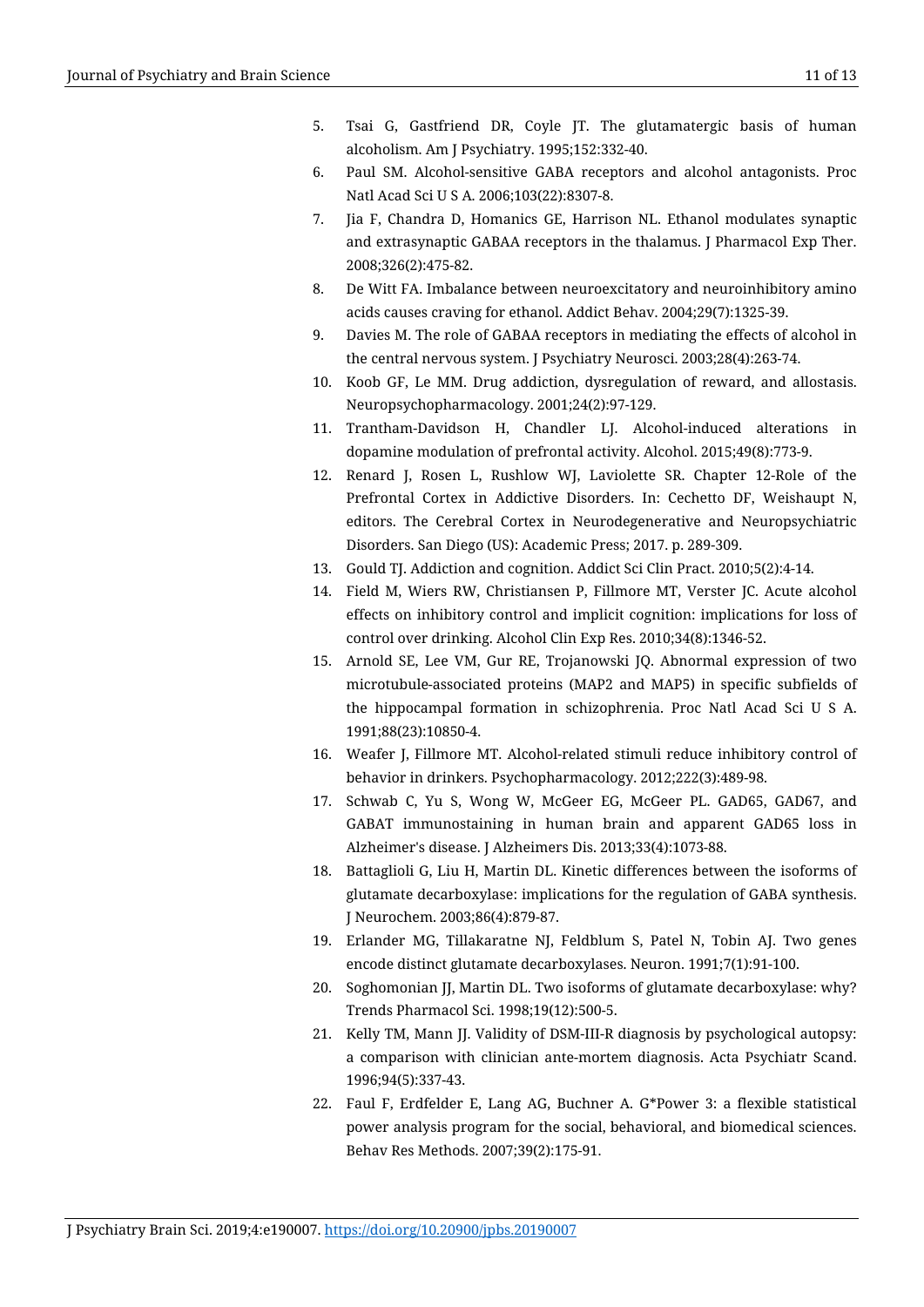- 23. Enoch MA. The role of GABA(A) receptors in the development of alcoholism. Pharmacol Biochem Behav. 2008;90(1):95-104.
- 24. Sytinsky IA, Guzikov BM, Gomanko MV, Eremin VP, Konovalova NN. The gamma-aminobutyric acid (GABA) system in brain during acute and chronic ethanol intoxication. J Neurochem. 1975;25(1):43-8.
- 25. Behar KL, Rothman DL, Petersen KF, Hooten M, Delaney R, Petroff OA, et al. Preliminary evidence of low cortical GABA levels in localized 1H-MR spectra of alcohol-dependent and hepatic encephalopathy patients. Am J Psychiatry. 1999;156(6):952-4.
- 26. Tran VT, Snyder SH, Major LF. GABA receptors are increased in brains of alcoholics. Ann Neurol. 1981;9:289-92.
- 27. Dodd PR, Kril JJ, Thomas GJ, Watson WE, Johnston GA, Harper CG. Receptor binding sites and uptake activities mediating GABA neurotransmission in chronic alcoholics with Wernicke encephalopathy. Brain Res. 1996;710(1- 2):215-28.
- 28. Lewohl JM, Crane DI, Dodd PR. Expression of the  $a_1$ ,  $a_2$ , and  $a_3$  isoforms of the  $GABA_A$  receptor in human alcoholic brain. Brain Res. 1997;751:102-12.
- 29. Mitsuyama H, Little KY, Sieghart W, Devaud LL, Morrow AL.  $GABA<sub>A</sub>$  receptor  $a_1$ ,  $a_4$ , and  $b_3$  subunit mRNA and protein expression in the frontal cortex of human alcoholics. Alcohol: Clin Exp Res. 1998;22(4):815-22.
- 30. Volk DW, Austin MC, Pierri JN, Sampson AR, Lewis DA. Decreased glutamic acid decarboxylase67 messenger RNA expression in a subset of prefrontal cortical gamma-aminobutyric acid neurons in subjects with schizophrenia. Arch Gen Psychiatry. 2000;57(3):237-45.
- 31. Knable MB, Torrey EF, Webster MJ, Bartko JJ. Multivariate analysis of prefrontal cortical data from the Stanley Foundation Neuropathology Consortium. Brain Res Bull. 2001;55(5):651-9.
- 32. Woo TU, Walsh JP, Benes FM. Density of glutamic acid decarboxylase 67 messenger RNA-containing neurons that express the *N*-methyl-D-aspartate receptor subunit NR2A in the anterior cingulate cortex in schizophrenia and bipolar disorder. Arch Gen Psychiatry. 2004;61(7):649-57.
- 33. Karolewicz B, Maciag D, O'Dwyer G, Stockmeier CA, Feyissa AM, Rajkowska G. Reduced level of glutamic acid decarboxylase-67 kDa in the prefrontal cortex in major depression. Int J Neuropsychopharmacol. 2010;13(4):411-20.
- 34. Heckers S, Stone D, Walsh J, Shick J, Koul P, Benes FM. Differential hippocampal expression of glutamic acid decarboxylase 65 and 67 messenger RNA in bipolar disorder and schizophrenia. Arch Gen Psychiatry. 2002;59(6):521-9.
- 35. Duncan CE, Webster MJ, Rothmond DA, Bahn S, Elashoff M, Shannon WC. Prefrontal GABA(A) receptor alpha-subunit expression in normal postnatal human development and schizophrenia. J Psychiatr Res. 2010;44(10):673-81.
- 36. Guidotti A, Auta J, Davis JM, Giorgi-Gerevini V, Dwivedi Y, Grayson DR, et al. Decrease in reelin and glutamic acid decarboxylase67 (GAD67) expression in schizophrenia and bipolar disorder: a postmortem brain study. Arch Gen Psychiatry. 2000;57(11):1061-9.